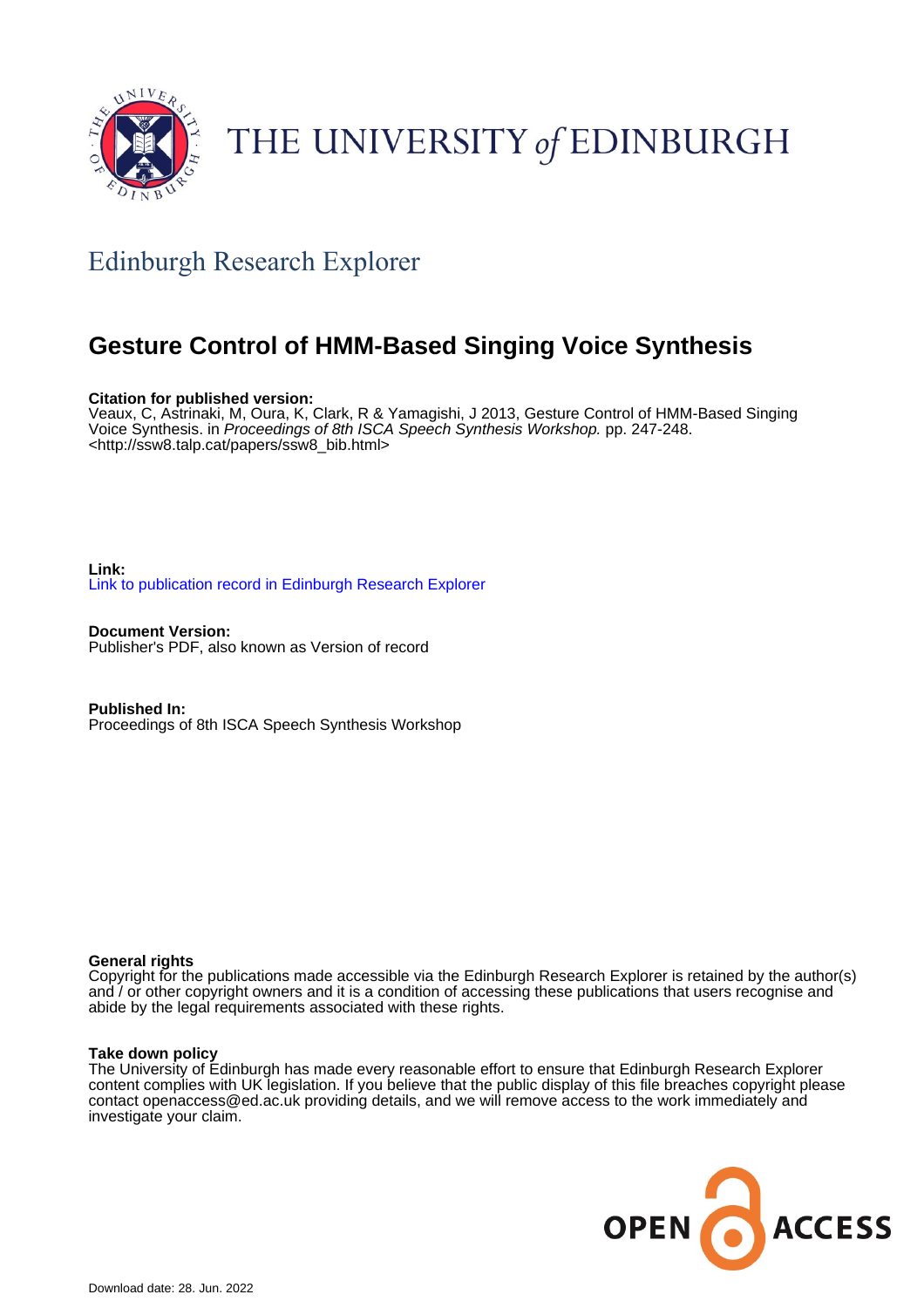### **Gesture Control of HMM-Based Singing Voice Synthesis**

Christophe Veaux<sup>1</sup>, Maria Astrinaki<sup>2</sup>, Keiichiro Oura<sup>3</sup>, Robert A.J Clark<sup>1</sup>, Junichi Yamagishi<sup>1</sup>

<sup>1</sup> Centre for Speech Technology Research (CSTR), University of Edinburgh, UK<br><sup>2</sup> TCTS Lab, University of Mons, Belgium <sup>3</sup> Departement of Computer Science, Nagoya Institute of Technology, Japan

E-mail: {cveaux, jyamagis}@inf.ed.ac.uk

#### **Abstract**

The flexibility of statistical parametric speech synthesis has recently led to the development of interactive speech synthesis systems where different aspects of the voice output can be continuously controlled. The demonstration presented in this paper is based on MAGE/pHTS, a real-time synthesis system developed at Mons University. This system enhances the controllability and the reactivity of HTS by enabling the generation of the speech parameters on the fly. This demonstration gives an illustration of the new possibilities offered by this approach in terms of interaction. A kinect sensor is used to follow the gestures and body posture of the user and these physical parameters are mapped to the prosodic parameters of an HMM-based singing voice model. In this way, the user can directly control various aspect of the singing voice such as the vibrato, the fundamental frequency or the duration. An avatar is used to encourage and facilitate the user interaction.

**Index Terms**: Performative Speech Synthesis, Mage, Singing Voice Synthesis

#### **1. Introduction**

In typical text-to-speech systems, the conversion between text and generated voice occurs at the sentence level. This precludes any form of real-time interaction and control of the output voice, narrowing down the set of potential application of these systems. However, HMM-based speech synthesis [1] brings a new level of flexibility in the generation of the speech parameters. It allows for instance to change the characteristics of a voice [2] or to interpolate between voice models [3] and therefore constitutes a promising framework to explore interactive applications of speech synthesis. Recently, the University of Mons has introduced a modified version of HTS [4], called performative HTS or pHTS [5]. With this new system, the HMM models and the speech parameters can be modified on the fly, enabling a real-time control of the voice output. The demonstration prototype presented in this paper gives an illustration of the possibilities offered by this approach. It uses the pHTS engine in order to modify in real-time the prosodic parameters of an HMM-based singing voice model [6]. The prosodic parameters are mapped to the gestures and body posture of the user tracked by a Microsoft Kinect sensor [7]. This kind of gesture control is particularly well suited for real-time interaction where several parameters can be controlled at the same time. It also provides a physical experience of several dimensions of the singing voice prosody. The section 2 of this paper presents a short overview of pHTS and its real-time software environment MAGE. The prototype used for gesture-controlled singing voice synthesis will be detailed in section 3.

#### **2. Mage/pHTS**

The pHTS engine relies on a series of modifications of HTS, enabling a much more reactive control of speech output. The main modification is the reduction of the phonetic context used for the generation of the speech parameters trajectories. The speech parameters are generated using a 2-label sliding window and the corresponding speech sound can be synthesized right away as shown in Figure 1. Within appropriate real-time audio software architecture, it means that the sound can be synthesized on the fly. As a result, any kind of modification performed on the models during the generation of the speech parameters has an impact on the corresponding speech sound with a delay of only one label.



Figure 1: pHTS synthesis using 2-label sliding window to generate the speech parameters.

MAGE is the software umbrella that provides the appropriate real-time audio architecture for the pHTS engine. It also provides a user-friendly API and can be embedded in the PureData programming environment as an external.

#### **3. Gesture control of singing voice synthesis**

The MAGE real-time library has already been used in various prototypes exploring how HMM-based speech synthesis can be controlled by gestures. The concept of gesture is here considered in a very large sense, including finger gestures [8] as well as mouth expressions [9]. We present here a new prototype for the gesture control of HMM-based singing voice synthesis. This prototype is based on the following main components, as shown in Figure 2:

- Kinect sensor and its Natural User Interface (NUI) library.
- PureData, real-time programming environment.
- Mage/pHTS, real-time synthesis library.
- Animata, real-time avatar animation software.